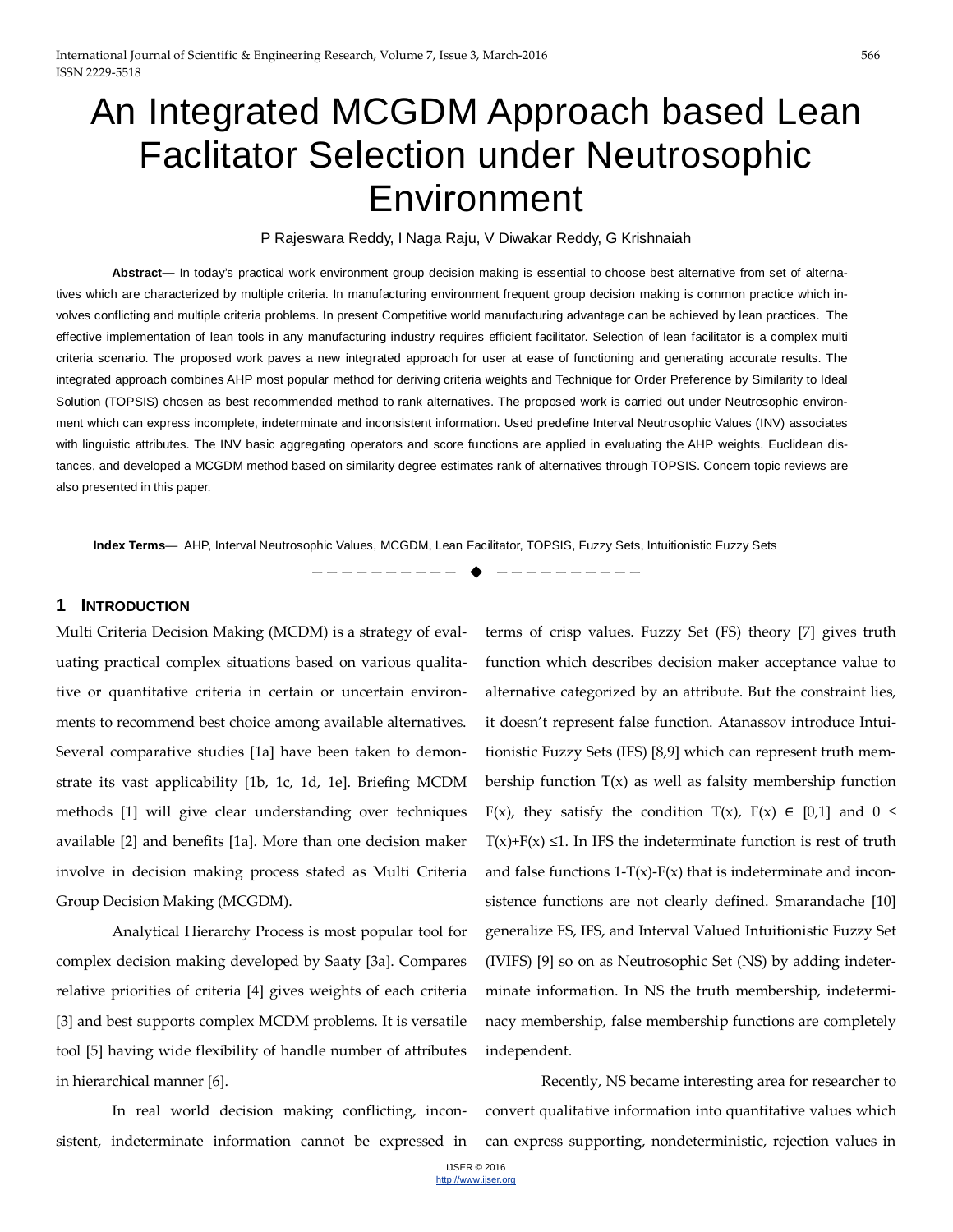terms of NS Values. Wang [12] propose Single Valued Neutrosophic Sets (SVNS) and Ye [13] gaves correlation coefficient and weighted correlation coefficient in SVNS. Similar to IVIFS. Wang proposed Interval Neutrosophic Sets (INS) [14] in which the truth membership, indeterminacy membership, false membership functions were extended to interval values. Ye [15] given similarity measures between INSs based on Hamming and Euclidean distances demonstrate with a MCDM problem.

However, the proposed work is predefines INS values to represent linguistic attributes and derives the weight of criteria with aid of AHP and rank the alternatives by TOPSIS. In order to derive weights some of basic aggregation operations need to perform, given by [16]. As well as INS score and accuracy functions [17] are used to derive AHP weights. TOPSIS was developed by Hwang and Yoon [18]. It has extensive applicability of solving complex MCDM problems [19-26]. Based on INS Euclidean distances using similarity measuring [27] method rank the alternatives.

The rest of paper organized as follows. Section 2 basic definitions of Neutrosophic sets, briefing aggregation operators and score, distance measuring functions are given. In Section 3 methodology adopted is discussed. In Section 4 evaluation of case study with proposed method. In Section 5 conclusions are given.

# 2 **Some Basic Theories on Nuetrosophic Environment**

### **2.1 INTERVAL NEUTROSOPHIC SETS (INS)** [14]

The real scientific and engineering applications can be expressed as INS values.

Let  $X$  be a space of points (objects) and Int  $[0,1]$  be the set of all closed subsets of [0,1]. An INS  $\tilde{A}$  in  $X$  is defined with the form  $\tilde{A}$ =  $\{\langle x, u_A(x), w_A(x), v_A(x)\rangle : x \in X\}$ 

Where  $u_A(x):X\rightarrow \text{int}[0,1]$ ,  $w_A(x):X\rightarrow \text{int}[0,1]$  and  $v_A(x):X\rightarrow \text{int}[0,1]$  **INS** [16] with  $0 \leq \sup u_A(x) + \sup w_A(x) + \sup v_A(x) \leq 3$  for all  $x \in X$ . The intervals  $u_A(x)$ ,  $w_A(x)$  and  $v_A(x)$  denote the truth membership de-

gree, the indeterminacy membership degree and the falsity membership degree of  $x$  to  $\tilde{A}$ , respectively.

For convenience, if let  $u_A(x) = [u_A^-(x), u_A^{+(x)}], w_A(x) = [w_A^-(x),$ 

 $W_A + (\chi)$ ] and

 $v_A(x) = [v_A-(x), v_A+(x)],$  then  $\tilde{A} = \{(x, [u_A-(x), u_A+(x)],$ 

 $[w_A-(x), w_A+(x)], [v_A-(x), v_A+(x)]\rangle: x \in X$ 

With the condition,  $0 \leq \sup u_A + (x) + \sup w_A + (x) + \sup v_A + (x) \leq 3$  for all  $x \in X$ . Here, we only consider the sub-unitary interval of [0,1]. Therefore, an INS is clearly neutrosophic set.

### **2.2 COMPLIMENT OF INS** [15]

The complement of an INS  $\ddot{A}$  is denoted by  $\ddot{A}^c$  and is defined as  $u_A^c(x) = v(x), \quad (w_A^-)^c(x) = 1 - w_A^+(x), \quad (w_A^+)^c(x) = 1 - w_A^-(x) \quad \text{and}$  $v_A^c(x)=u(x)$  for all  $x\in X$ . That is,  $\tilde{A}^{c} = \{ (x, [v_A^- (x), v_A^+ (x)], [1 - w_A^+ (x), 1 - w_A^- (x)], [u_A^- (x), u_A^+ (x)]\} : x \in X \}.$ 

### **2.3 INS SUBSETS** [15]

An interval neutrosophic set  $\tilde{A}$  is contained in the other INS  $\tilde{B}$ ,  $\tilde{A} \subseteq \tilde{B}$ , if  $u - (x) \le u - (x)$ ,  $u^+(x) \le u^+(x)$ ,  $w^-(x) \ge w^-(x)$ ,  $w_A^+(x) \ge w_B^+(x)$  and  $v_A^-(x)$  $\sim$   $\rightarrow$   $\pm(\nu)$  >  $\rightarrow$   $\pm(\nu)$  for all  $\chi \in X$ .

$$
\geq v
$$
 -(x),  $v$  +(x)  $\geq v$  +(x) for all  $x \in$ 

$$
2.4 INSE [15]
$$

Two INSs  $\tilde{A}$  and  $B$  are equal, can be written as  $\tilde{A} = \tilde{B}$ , if  $\tilde{A} \subseteq \tilde{B}$  and  $\tilde{B} \subseteq \tilde{A}$ .

# **2.5 A W A GE OPERATOR FOR INS [**16]

Let  $\bar{A}_k$  (k=1, 2,...,n)  $\in$  INS(X). The interval neutrosophic weighted average operator is defined by  $F_{\omega} = (A_{1}, \ldots, A_{n})$  $=\sum_{k=1}^{n} w_k A_k = 1$ 

$$
\begin{aligned}\left(\left[1-\Pi_{k=1}^{n}\left(1-u_{\hat{A}_{k}}^{-}(x)\right)^{w_{k}},1-\Pi_{k=1}^{n}\left(1-u_{\hat{A}_{k}}^{+}(x)\right)^{w_{k}}\right],\\ \left[\Pi_{k=1}^{n}\left(w_{\hat{A}_{k}}^{-}(x)\right)^{w_{k}},\Pi_{k=1}^{n}\left(w_{\hat{A}_{k}}^{+}(x)\right)^{w_{k}}\right],\left[\Pi_{k=1}^{n}\left(v_{\hat{A}_{k}}^{-}(x)\right)^{w_{k}},\Pi_{k=1}^{n}\left(v_{\hat{A}_{k}}^{+}(x)\right)^{w_{k}}\right]\right) \\
&\quad\text{(Equation: 1)}\end{aligned}
$$

Where  $\omega_k$  is the weight of  $\tilde{A}_k$  (k=1,2,...,n),  $\omega_k \in [0,1]$  and  $\sum_{k=1}^{n} w_k = 1$ . Principally, assume  $\omega_k = 1/n$  ( $k=1,2,...,n$ ), then  $F_{\omega}$  is called an arithmetic average operator for INSs.

**2.6 GEOMETRIC WEIGHTED AVERAGE OPERATOR FOR**

=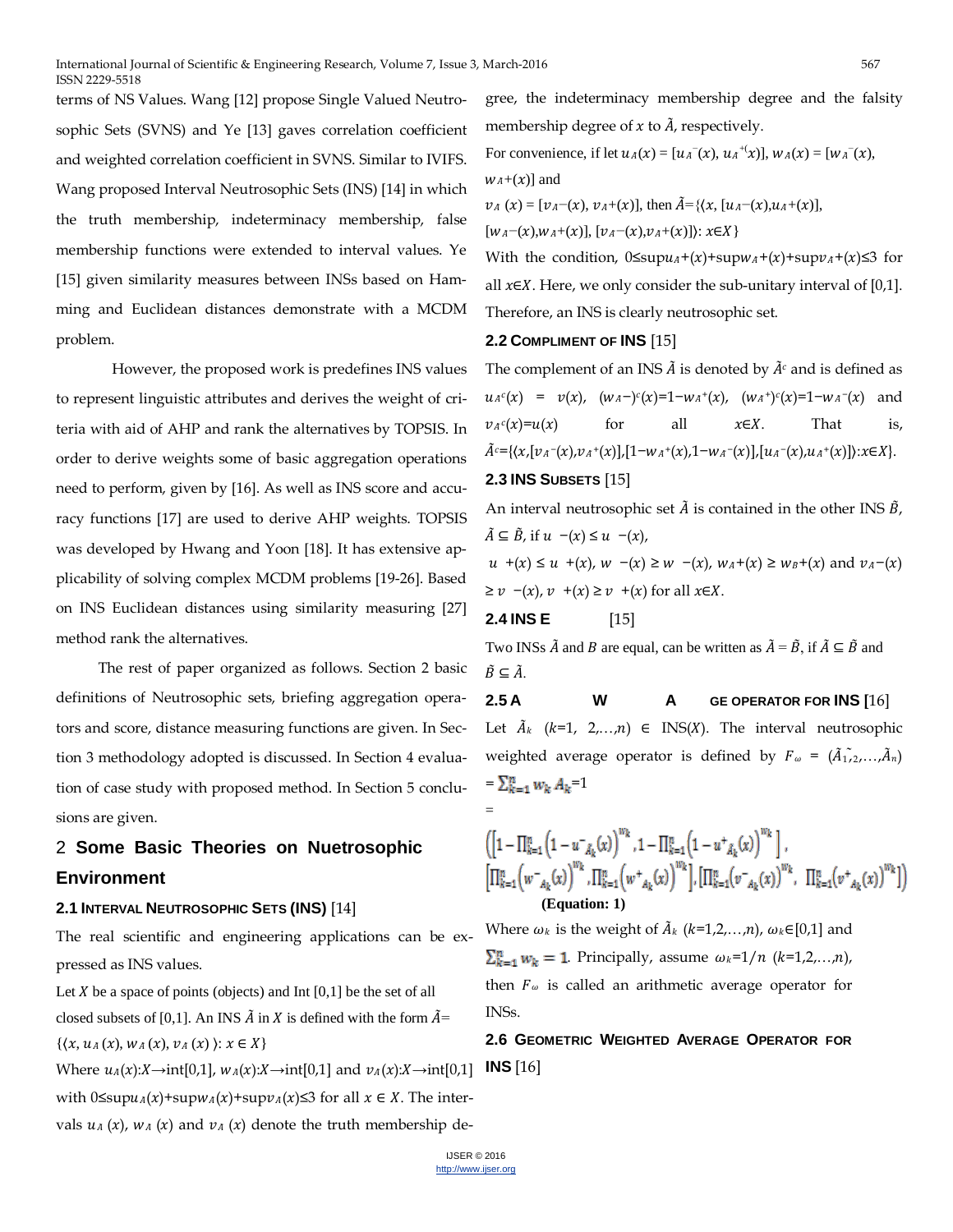Let  $\tilde{A}_k$  ( $k=1,2,...,n$ )  $\in$  INS(X). The interval neutrosophic weighted geometric average operator is defined by  $G_{\omega} = (\tilde{A}1, \tilde{A}2, \ldots, \tilde{A}n) =$  $\prod_{k=1}^{n} A_k^{w_k} =$ 

$$
\left(\prod_{k=1}^n \left(u^-_{\;\; \tilde{A}_k}(x)\right)^{w_k}, \prod_{k=1}^n \left(u^+_{\;\; \tilde{A}_k}(x)\right)^{w_k}\right], \quad \ \left[1-\prod_{k=1}^n \left(1-w^-_{\; \; A_k}(x)\right)^{w_k}, 1-\prod_{k=1}^n \left(1-w^+_{\; \; A_k}(x)\right)^{w_k}\right], \\ \left[1-\prod_{k=1}^n \left(1-v^-_{\; \; A_k}(x)\right)^{w_k}, \quad \ \left(1-\prod_{k=1}^n \left(1-v^+_{\; \; A_k}(x)\right)^{w_k}\right)\right]
$$

#### **(Equation: 2)**

Where  $\omega k$  is the weight of  $\tilde{A}_k$  (k=1,2,...,n),  $\omega_k \in [0,1]$ and  $\sum_{k=1}^{n} w_k = 1$ . Principally, assume  $\omega_k = 1/n$  $(k=1,2,...,n)$ , then  $G_{\omega}$  is called a geometric average for INSs.

The above aggregation operators remain INS values. The emphasis on above definitions 2.13 and 2.14 can be defined as the 3. **Methodology Adopted** arithmetic weighted average operator gives group influence and geometric weighted average operator gives individual influence. So, the geometric weighted average (GWA) operator more sensitive comparatively. For this reason the current work is carried out with GWA.

### **2.8 INS SCORE FUNCTION** [17]

Let  $\tilde{A} = (a, b], [c, d], [e, f]$  be an interval valued neutrosophic number, a score function  $L$  of an interval valued neutrosophic value, based on the truth-membership degree, indeterminacy membership degree and falsity membership degree is defined by

 $(A) = \frac{2+ax+b-2c-2d-e-f}{a}$  (Equation: 3) where  $L(\tilde{A}) \in [-1,1]$ .

#### **2.9 INS ACCURACY FUNCTION** [17]

Let  $A = ([a, b], [c, d], [e, f])$  be an interval valued neutrosophic number. Then an accuracy function  $N$  of an interval neutrosophic value, based on the truth membership degree, indeterminacy membership degree and falsity membership degree is defined by  $(\tilde{A})=1/2(a+b-d(1-b)-c(1-a)-f(1-c)-e(1-d))$  (**Equation: 4**) where  $L(\mathbf{A}) \in [-1,1]$ .

# **2.10 INS RANKING** [27]

Suppose that  $A_1 = ([a_1, b_1], [c_1, d_1], [e_1, f_1])$  and  $A_2 = ([a_2, b_2],$  $[c_2, d_2]$ ,  $[e_2, f_2]$  are two interval valued neutrosophic sets Then we define the ranking method as follows: (i) If  $L(\tilde{A}_1) > L(\tilde{A}_2)$ , then  $\tilde{A}_1 > \tilde{A}_2$ . (ii) If L ( $\tilde{A}_1$ ) = L ( $\tilde{A}_2$ ) and N ( $\tilde{A}_1$ ) > N ( $\tilde{A}_2$ ), then  $\tilde{A}_1$  >  $\tilde{A}_2$ . **2.11 INS DISTANCE MEASURING FUNCTIONS** [27]

Let *x* = ([*T1 <sup>L</sup>* ,*T1U* ],[*I1 <sup>L</sup>* , *I1U* ],[*F1L* , *F1U* ]) , and *y* = ([*T2 <sup>L</sup>* ,*T2U*  $\int_{I} [I_2^L, I_2^U], [F_2^L, F_2^U]$  be two INVs, then

(1) The Hamming distance between *x* and *y* is defined as follows **(Equation: 5)**

$$
d_H(x,y) = \frac{1}{6} \left( \frac{|T_1^L - T_2^L| + |T_1^U - T_2^U| + |I_1^L - I_2^L| + |I_1^L - I_2^L| + |I_1^U - I_2^U| + |F_1^L - F_2^L| + |F_1^U - F_2^U| \right)
$$

(2) The Euclidian distance between *x* and is defined as follows. **(Equation: 6)**

$$
d_E(x,y) \ = \sqrt{\frac{1}{6}\Bigg(\frac{(T_1^L-T_2^L)^2+(T_1^U-T_2^U)^2+(I_1^L-I_2^L)^2}{(I_1^U-I_2^U)^2+(F_1^L-F_2^L)^2+(F_1^U-F_2^U)^2}\Bigg)}
$$

Step 1: Define a Multi Criteria Decision Making problem

**Step 2:** Obtain relative prioritized matrix of Criteria from each decision maker

**Step 3:** Use INS GWA **(Equation: 2)** operator to aggregate each decision matrix into a group decision matrix **Step 4:** Derive weights of criteria aid of score function **(Equation: 4)** after row aggregation.

**Step 5:** Establish Criteria-Alternative group decision

matrix using predefined attribute INS values

**Step 6:** Find Positive Ideal Solution (PIS) and Negative Ideal Solution (NIS) form step 5.

**Step 7:** Measure Euclidean distances (Equation: 6) of each alternative form PIS and NIS.

**Step 8:** Rank the alternatives based on Closeness Coefficient (CC) values. (Lower the CC value higher will be the rank)

# **4. CASE STUDY**

#### **STEP 1:**

In dynamic global competition Lean implementation is key strategy for achieving organizational goals. The effective lean implementation can accomplish only by efficient Lean facilitator. Selection of Lean facilitator is a complex decision making problem characterized by

IJSER © 2016 [http://www.ijser.org](http://www.ijser.org/)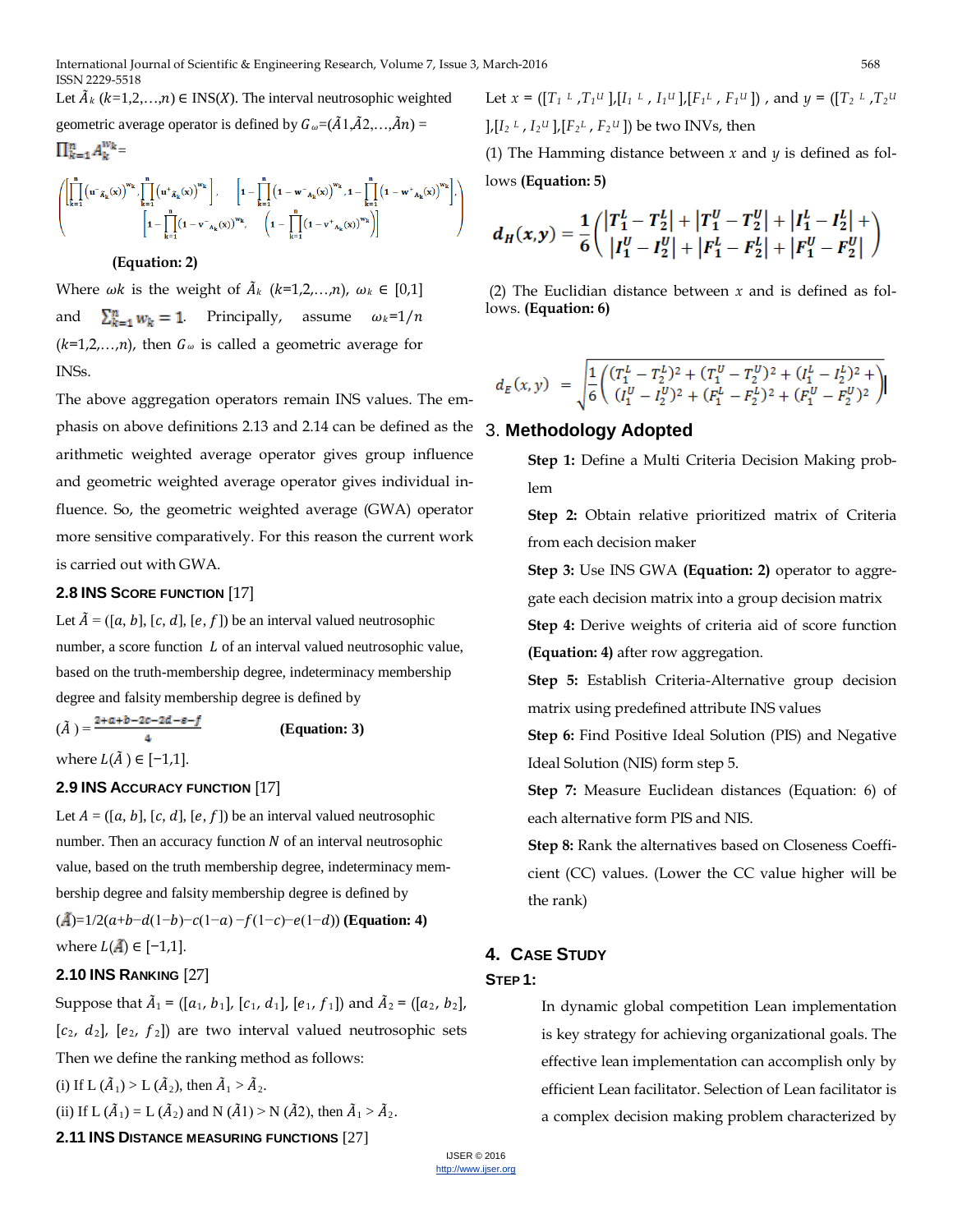multiple criteria within several possibilities. The Lean facilitator is responsible for reducing or minimizing waste in overall plant and eliminating non value adding activities and maximizing total plant productivity resulting profits to the organization.

As stated above the Lean facilitator selection is multi criteria group decision making problem. It illustrates as follows.

#### **Group of Decision Makers (DM) are**:

#### {DM1, DM2, DM3}

DM1: Top Management, DM2: Professional Consultant, DM3: Operational Head

**Set of Criteria in order to select the alternatives are:** {C1, C2, C3, C4, C5}

**C1. Educational Qualification:** The knowledge acquired through education is basic to understand fundamental concepts of Lean tools and techniques; this represents potential knowledge of the candidate. The relevant qualification will enhance candidate confidence in lean implementation.

**C2. Process Knowledge:** In order to apply the right Lean tool at the right place/ Process, the knowledge of process in the organization plays a vital role, so that Lean facilitator can apply right instrument of lean as per necessity.

**C3. Leadership Quality:** Lean facilitator should own the process of implementation and need to organize, control and guide teams of different levels of management and operators towards common goal. His leadership traits like communication, self-motivation showing the direction and giving right solution to the constraints at the right time plays vital role of success.

**C4. Experience/ Achievements**: The experience refers to the live scenarios faced in previous assignments/ projects and achievements reflects the level of accomplishment through received rewards and appreciation by management, peers etc., Which has significant weightage while choosing a right candidate for lean

facilitator at the organization in live scenario which gives higher operational achievements.

**C5. Report Writing:** An effective documentation skill in lean practices reduces the repeatability of tedious flow and information. Reporting of right information from the data will reduce the time and increases the effectiveness.

To maintain confidentiality the facilitators are named as {F1, F2, F3, F4, and F5}

**Table 1:** Predefined Linguistic Variables associated

with Interval Valued Neutorsophic numbers

| Very Low (VL)             | ([0.1, 0.2], [0.4, 0.5], [0.5, 0.6]) |
|---------------------------|--------------------------------------|
| Low (L)                   | ([0.3, 0.4], [0.3, 0.4], [0.2, 0.3]) |
| <b>Below Average(BA)</b>  | ([0.3, 0.4], [0.2, 0.3], [0.3, 0.4]) |
| Average (A)               | ([0.4, 0.5], [0.2, 0.3], [0.2, 0.3]) |
| <b>Above Average (AA)</b> | ([0.4, 0.5], [0.1, 0.2], [0.2, 0.3]) |
| Good (G)                  | ([0.5, 0.6], [0.1, 0.2], [0.1, 0.2]) |
| <b>Very Good (VG)</b>     | ([0.6, 0.7], [0.1, 0.2], [0.0, 0.1]) |
| Excellent (E)             | ([0.7, 0.8], [0.0, 0.1], [0.0, 0.1]) |
|                           |                                      |

**Note:** The methodology simulated using MATLAB software

#### **STEP 2:**

**Table 2:** Relative prioritized criteria matrix of decision makers

| <b>Priorities</b>              | <b>DM1</b> | DM2 | DM3        |
|--------------------------------|------------|-----|------------|
| <b>Education Knowledge</b>     | G          | G   | E          |
| <b>Leadership Quality</b>      | VG         | E   | G          |
| <b>Process Knowledge</b>       | F.         | E   | ΑA         |
| <b>Experience/Achievements</b> | VG         | ΑA  | G          |
| <b>Report Writing</b>          | E          | G   | $\sqrt{C}$ |

#### **STEP 3:**

| <b>Table 3:</b> Aggregated Criteria matrix |  |
|--------------------------------------------|--|
|--------------------------------------------|--|

| <b>Education Knowledge</b>     | ([0.5593]<br>[0.0678]<br>0.6604]<br>$[0.0678$<br>0.16801<br>0.16801       |
|--------------------------------|---------------------------------------------------------------------------|
| <b>Leadership Quality</b>      | 0.6952<br>([0.5944]<br>[0.0678]<br>0.1680]<br>[0.0345]<br>$0.1347$ )      |
| <b>Process Knowledge</b>       | $($ [0.5809]<br>0.6840]<br>[0.0345]<br>$[0.0717 \quad 0.1723]$<br>0.1347] |
| <b>Experience/Achievements</b> | ([0.4932]<br>0.5944]<br>[0.1000]<br>0.2000]<br>0.2042]<br>[0.1037]        |
| <b>Report Writing</b>          | ([0.5944]<br>0.6952<br>[0.0678]<br>0.13471<br>0.1680]<br>[0.0345]         |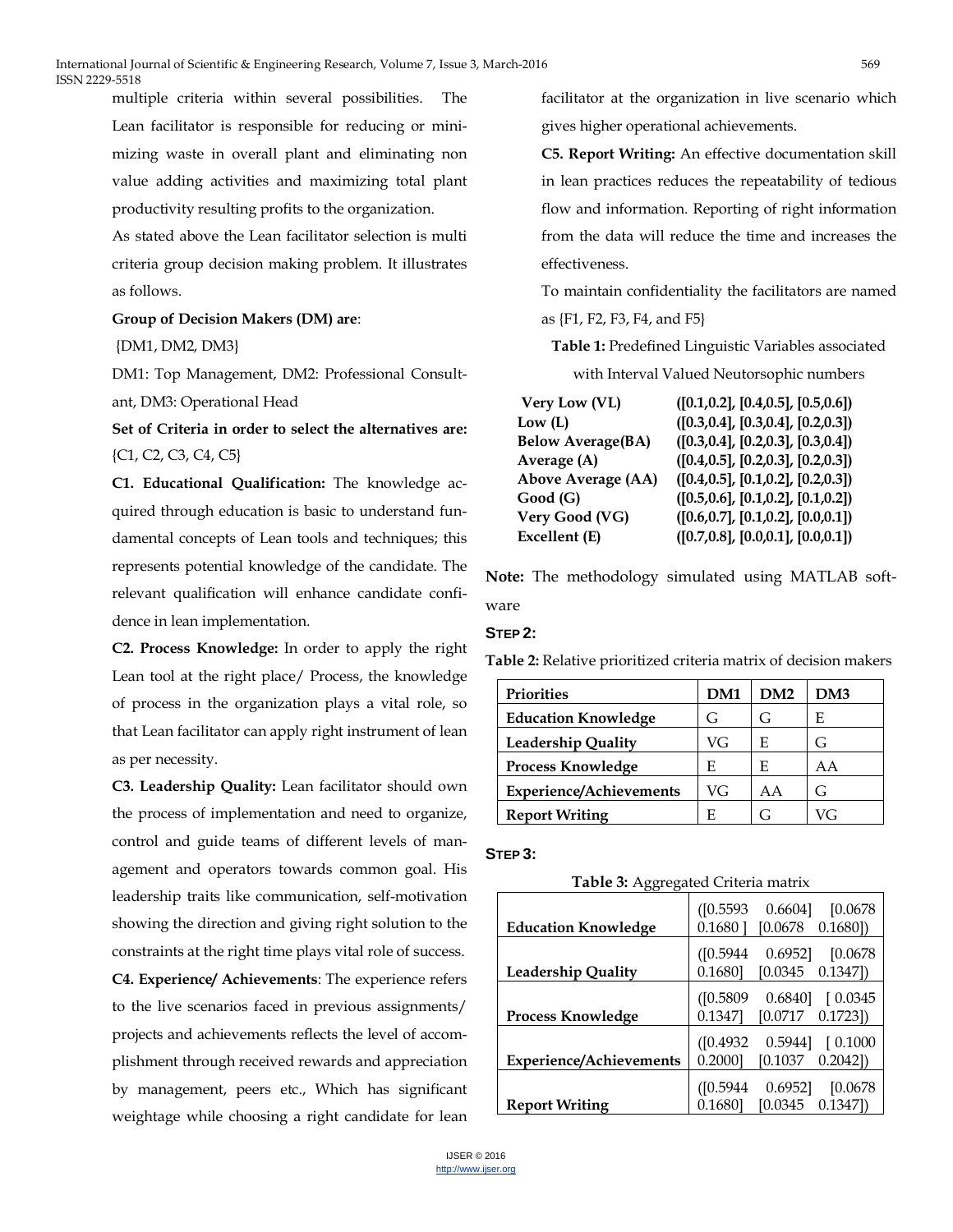# **STEP 4:**

**Table 4:** Score and Weights of each criterion

| Criteria                       |              |         |
|--------------------------------|--------------|---------|
|                                | <b>Score</b> | Weights |
|                                |              |         |
| <b>Education Knowledge</b>     | 0.6701       | 0.1984  |
|                                |              |         |
| <b>Leadership Quality</b>      | 0.7042       | 0.2085  |
|                                |              |         |
| <b>Process Knowledge</b>       | 0.7043       | 0.2085  |
|                                |              |         |
| <b>Experience/Achievements</b> | 0.5949       | 0.1761  |
|                                |              |         |
| <b>Report Writing</b>          | 0.7042       | 0.2085  |

# **STEP 5:**

### **Table 5:** Criteria-Alternative group decision matrix

|                      | Education       |           |     |     |                           |                 |     |                          |                 | Experience      |               |     |                 |                       |     |
|----------------------|-----------------|-----------|-----|-----|---------------------------|-----------------|-----|--------------------------|-----------------|-----------------|---------------|-----|-----------------|-----------------------|-----|
| <b>Alternatives</b>  | Knowledge       |           |     |     | <b>Leadership Quality</b> |                 |     | <b>Process Knowledge</b> |                 |                 | /Achievements |     |                 | <b>Report Writing</b> |     |
| DM's                 | DM <sub>1</sub> | DM2       | DM3 | DM1 | DM2                       | DM <sub>3</sub> | DM1 | DM2                      | DM <sub>3</sub> | DM <sub>1</sub> | DM2           | DM3 | DM <sub>1</sub> | DM2                   | DM3 |
| <b>Facilitator 1</b> | VG.             | <b>VG</b> | G   | G   | VG                        | VG              | VG  | VG                       | G               | G               | VG            | G   | G               | VG                    | G   |
| <b>Facilitator 2</b> | G               | AA        | VG  | G   | AA                        | VG              | А   | AA                       | G               | G               | AA            | G   | G               | AA                    | AA  |
| <b>Facilitator 3</b> | G               | VG        | G   | G   | AA                        | G               | VG  | G                        | AA              | G               | G             | VG  | G               | AA                    | G   |
| <b>Facilitator 4</b> | G               | G         | G   | AA  | A                         | AA              | VG  | G                        | VG              | G               | AA            | G   | AA              | A                     | AA  |
| <b>Facilitator 5</b> | VG.             | G         | G   | G   | G                         | AA              | VG  | VG                       | G               | G               | G             | AA  | E.              | G                     | VG  |

# **STEP 6:**

For instance first column Positive and Negative Ideal solu-

tions are given.

Positive Ideal Solution (PIS):

For all j { $[max (a_{ij}) max(b_{ij})]$   $[min(c_{ij}) min(d_{ij})]$   $[min(e_{ij})]$  $min(f_{ij})]\}$ 

([0.1316 0.1693] [0.6766 0.7610] [0.5649 0.7116]) Negative Ideal Solution (NIS): For all  $j \{min (a_{ij})$ 

 $min(b_{ij})]$  [ $max(c_{ij})$   $max(d_{ij})$ ] [ $max(e_{ij})$   $max(f_{ij})$ ]}

([0.1089 0.1420] [0.6766 0.7610] [0.6808 0.7637])

# **STEP 7:**

Euclidean distances: Derived from Equation 6

(First column only)

Table 6: Euclidean Distance from PIS

| F1             | O      |
|----------------|--------|
| F <sub>2</sub> | 0.0539 |
| F3             | 0.0310 |
| F4             | 0.0516 |
| F5             | 0.0310 |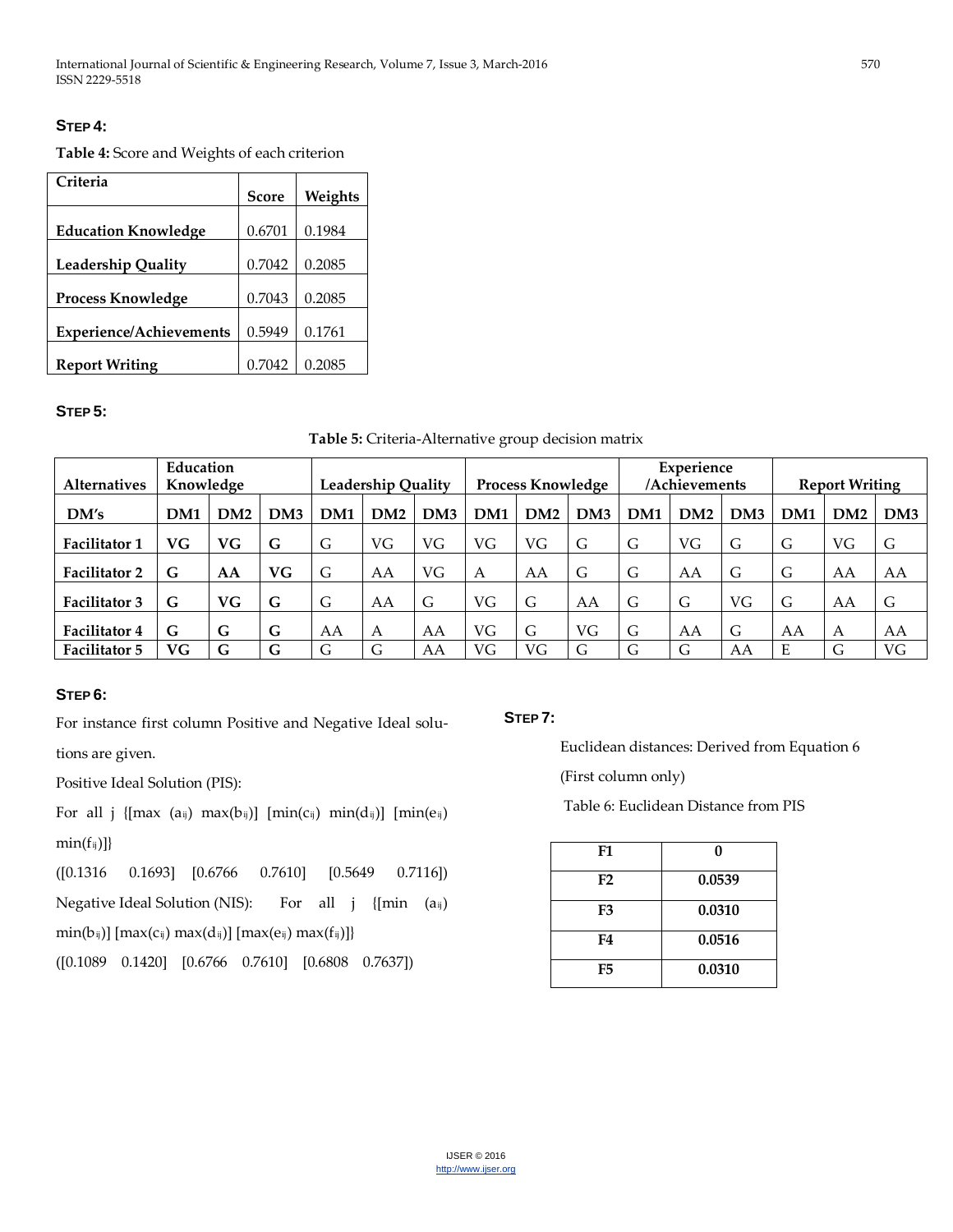#### Table7: Euclidean Distance from NIS

| F1             | 0.0539 |
|----------------|--------|
| F2             | O      |
| F3             | 0.0231 |
| F4             | 0.0023 |
| F <sub>5</sub> | 0.0231 |

**STEP 8:** Ranking of alternatives is based on ratio of

#### closeness coefficient Rcc<sub>i</sub>=d<sub>i</sub>+/ d<sub>i</sub>+- d<sub>i</sub>-(Equation: 7)

| Rank order | Rec <sub>i</sub> |
|------------|------------------|
| F1         | 0.1016           |
| F5         | 0.346            |
| F3         | 0.5901           |
| F4         | 0.7546           |
| F2         | 0.8306           |

# **5. CONCLUSION**

The selection of lean facilitator is conflict multi criteria group decision making problem. It is evaluated by newly proposed approach which hybridized AHP weighting method and TOPSIS ranking method, gives best result as comparatively. In order to reduce fuzzy and vagueness of subjective data given by decision makers the interval valued neutrosophic numbers are used. The proposed method gives the flexibility to decision maker's own choice for criterion weights instead of deviational weights. TOPSIS used to rank the facilitator under neutrosopihic environment. Score function and Euclidean distances aided to evaluate ranks.

### **REFERENCES**

[1a] N Caterino, I Iervolino (2008), A Comparative Analysis Of Decision Making Methods For The Seismic Retrofit Of Rc Buildings, The 14thWorld Conference on Earthquake Engineering October 12-17, 2008, Beijing, China.

[1b] Milan Janic and Aura Reggiani (2002), An Application of the Multiple Criteria Decision Making (MCDM) Analysis to the Selection of a New Hub Airport, OTB Research institute Delft University of Technology Delft The Netherlands.

[1c] Aarushi Singh, Sanjay Kumar Malik (2014), Major MCDM Techniques and their application-A Review, M. Tech. Student, Hindu College of Engineering, Sonepat, IOSR Journal of Engineering (IOSRJEN) www.iosrjen.org ISSN (e): 2250-3021, ISSN (p): 2278-8719 Vol. 04.

[1d] Rohan K Gavade, Multi-Criteria Decision Making: An overview of different selection problems and methods, International Journal of Computer Science and Information Technologies, Vol. 5 (4) , 2014, 5643-5646.

[1] P.O. Box 64732, Virginia Beach, VA, 23467, An Analysis of Multi-Criteria Decision Making Methods, International Journal of Operations Research Vol. 10, No. 2, 56-66 (2013).

[2] E Triantaphyllou, Multi-Criteria Decision Making: An Operations Research Approach, *Encyclopedia of Electrical and Electronics Engineering*, (J.G. Webster, Ed.), John Wiley & Sons, New York, NY, Vol. 15, pp. 175- 186, (1998).

[3] Thomas L Saaty, Decision making with the analytic hierarchy process, *Int. J. Services Sciences, Vol. 1, No. 1, 2008.*

[4] Evangelos Triantaphyllou**,** using the analytic hierarchy process for decision making in engineering applications: some challenges, *Inter'l Journal of Industrial Engineering: Applications and Practice,* Vol. 2, No. 1, pp. 35-44, 1995.

[5] Omkarprasad S. Vaidya, Analytic hierarchy process: An overview of applications, European Journal of Operational Research 169 (2006) 1–29.

[6] Adriyendi and Yeni Melia, DSS using AHP in Selection of Lecturer, International Journal of Advanced Science and Technology Vol. 52, March, 2013

[7] L A Zadeh, Fuzzy Sets, information and control 8, 338-353 (1965),.

[8] K Atanassov (1994), Operators over interval-valued intuitionistic fuzzy sets, Fuzzy Sets and Systems, 64(2), 159–174.

[9] K Atanassov and G.Gargov, (1989).Interval-valued intuitionistic fuzzy sets, Fuzzy Sets and Systems, 31(3), 343–349.

[10] F Smarandache, (1999).A unifying field in logics. Neutrosophy: Neutrosophic probability, American Research Press, Rehoboth

[11] F.Smarandache (2005), A generalization of the intuitionistic fuzzy set.International journal of Pure and Applied Mathematics, 24, 287-297. [12] H Wang, F Smarandache, and R.Sunderraman, (2010). Single valued neutrosophic sets, Multispace and Multistructure (4) 410-413.

[13] J Ye, (2013). Multicriteria decision-making method using the correlation coefficient under single-valued neutrosophic environment, International Journal of General Systems 42(4) 386-394.

[14] H Wang and F. Smarandache, Y. Q. Zhang, (2005). Interval neutrosophic sets and logic: Theory and applications in computing, Hexis, Phoenix, AZ.

[15] J Ye, (2014). Similarity measures between interval neutrosophic sets and their applications in Multi-criteria decision-making. Journal of Intelligent and Fuzzy Systems 26 165-172

[16] J Ye (2014). A multicriteria decision-making method using aggregation operators for simplified neutrosophic sets, J. Intell. Fuzzy Syst. 26 (5) 2459–2466.

[17] Rıdvan Şahin, Multi-criteria neutrosophic decision making method based on score and accuracy functions under neutrosophic environment, Department of Mathematics, Faculty of Science, Ataturk University, Erzurum, 25240, Turkey

[18] C L Hwang and K. Yoon, Multiple Attribute Decision Making and Applications, Springer, New York, NY, 1981.

[19] T C Chen, Extensions of the TOPSIS for group decisionmaking under fuzzy environment, Fuzzy Sets and Systems 114(2000) 1-9.